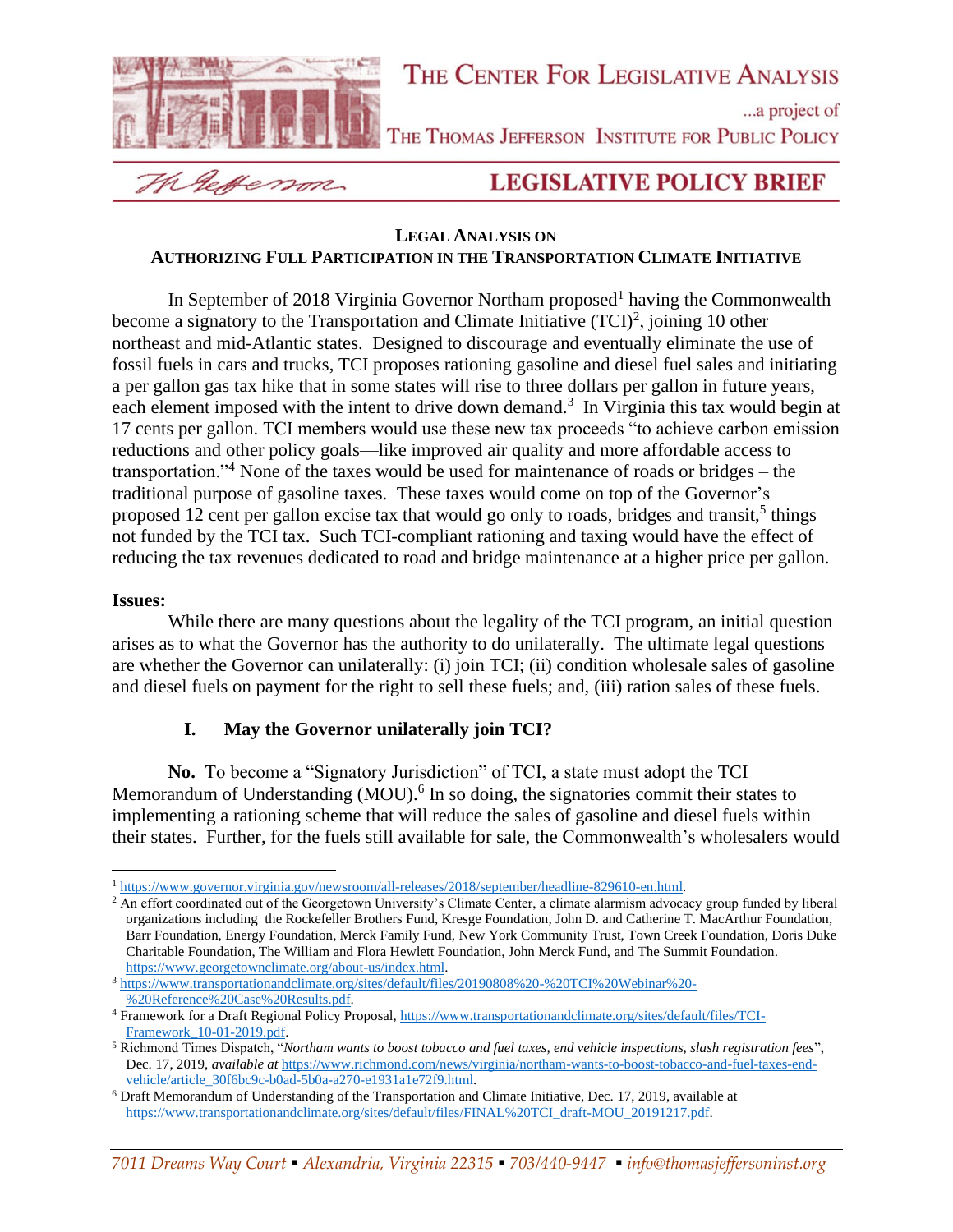have to purchase "allowances" for each gallon sold, a program to be run by the Commonwealth. Finally, in becoming a signatory to the MOU, the Commonwealth would join a federally enforceable interstate compact in order to create a multi-state market for "allowances".

The Virginia Constitution grants the Governor the exclusive right to "conduct, either in person or in such manner as shall be prescribed by law, all intercourse with other and foreign states."<sup>7</sup> The Governor is not, however, free to unilaterally negotiate and agree to any form of interstate compact or similar agreement. First, under the U.S. Constitution, Congress must give consent to states seeking to join such a compact.<sup>8</sup> Second, to the degree a compact or other agreement encompasses adoption and implementation of a state law, only the Virginia General Assembly has the authority to enact general laws, including tax laws.<sup>9</sup>

Virginia has entered many interstate compacts.<sup>10</sup> The process is well known. First, the legislature authorizes the Governor to address a specific issue with other states.<sup>11</sup> Having agreed on legislative text, the General Assembly enacts legislation identical to that enacted in other states who are party to the compact. This agreed upon language is then sent to the U.S. Congress for approval.<sup>12</sup> Only upon such approval does the compact become enforceable, and it becomes enforceable as both a state and federal law.<sup>13</sup>

As discussed further below, the Virginia Governor is not free to sign the TCI MOU absent enacted legislative authority granted by the General Assembly. Even should the General Assembly enact TCI legislation, the Governor may not implement and enforce the law until it is approved by the U.S. Congress.

# **II. May the Governor unilaterally condition wholesale sales of gasoline and diesel fuels on payment for the right to sell these fuels?**

**No.** At core, the legal question is as to whether the payment per gallon is a fee or a tax. Where the primary purpose of the payment is to raise revenue for a public purpose which will benefit all the citizens equally, then it is a tax.<sup>14</sup> Under the Virginia Constitution, "[a]ll taxes shall be levied and collected under general laws"<sup>15</sup>; "the General Assembly shall enact general laws"<sup>16</sup>; and, "[t]he legislative, executive, and judicial departments shall be separate and distinct, so that none exercise the powers properly belonging to the others."<sup>17</sup> Thus, if the payment is a tax, it must rise from a general law established by the legislature and cannot rise from a unilateral action of the Governor.

<sup>7</sup> Constitution of Virginia, Article B, Section 7.

<sup>8</sup> U.S. Constitution, Article I, Sec. 10.

<sup>9</sup> Constitution of Virginia, Article IV, Sec.15 (enactment of general laws); Article X, Sec. 1 (establishment of taxes).

<sup>10</sup> *See*[, https://law.lis.virginia.gov/compacts/.](https://law.lis.virginia.gov/compacts/)

<sup>11</sup> *See*, *e.g.* Code of Virginia, §53.1-166.

<sup>12</sup> *See*, *e.g.*, *Gray v. Virginia*, 276 Va. 93, 98 (Va. 2008).

<sup>13</sup> *See*, *Carchman v. Nash*, 473 U.S. 716, 719 (1985) ("The Agreement is a congressionally sanctioned interstate compact within the Compact Clause, U.S. Const., Art. I, § 10, cl. 3, and thus is a federal law subject to federal construction." *Citing to Cuyler* v. *Adams*, 449 U.S. 433, 438-442 (1981).".

<sup>14</sup> *Tidewater Assoc. v. City of Va. Beach*, 241 Va. 114, 120 (Va. 1991).

<sup>&</sup>lt;sup>15</sup> Article X, Sec. 1.

<sup>&</sup>lt;sup>16</sup> Article IV. Sec. 15.

<sup>&</sup>lt;sup>17</sup> Article III, Sec. 1.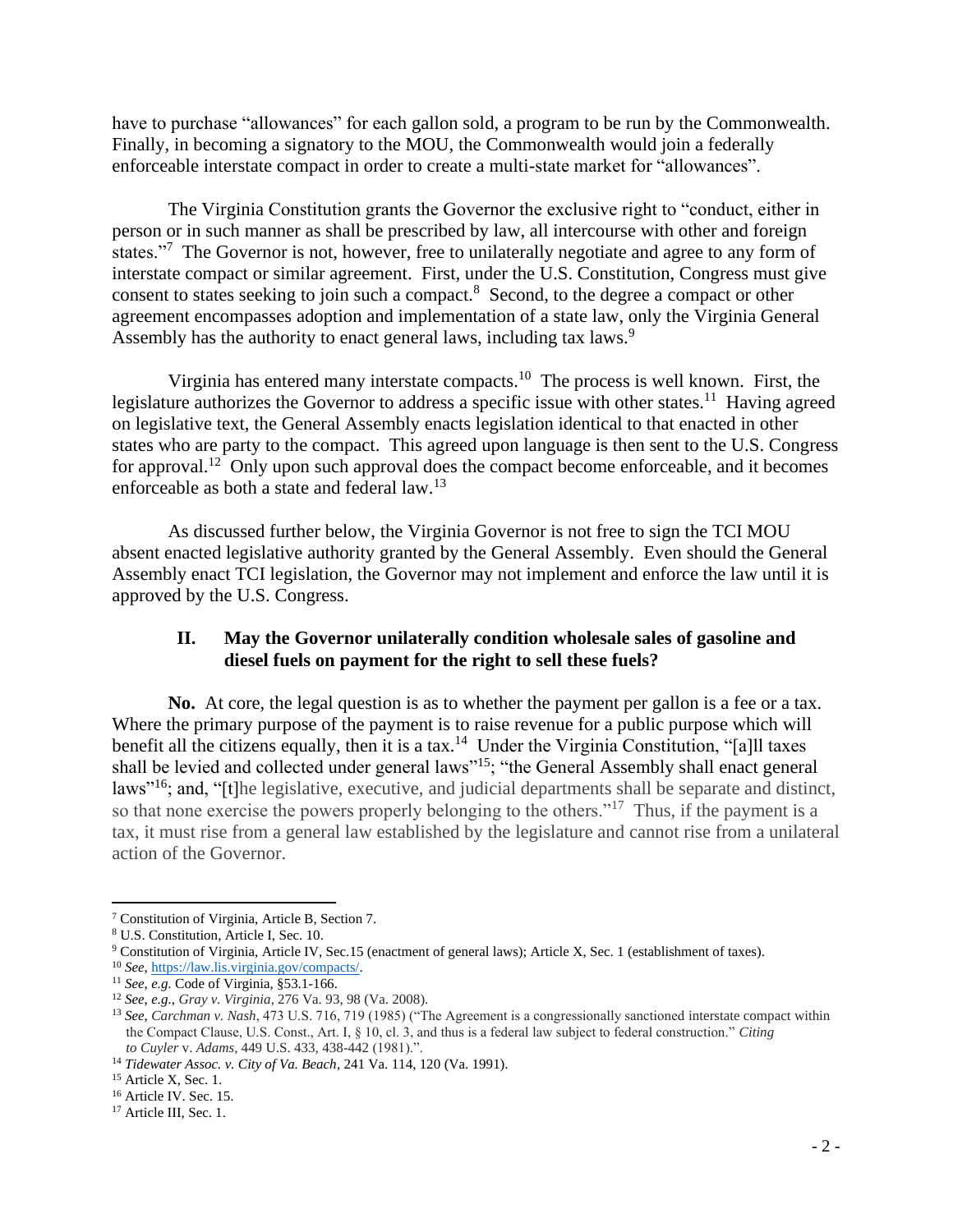In contrast, while required to be authorized by the legislature, a fee can be imposed by the Executive branch, as long as there is "a reasonable correlation between the benefit conferred and the cost exacted by the ordinance."<sup>18</sup> Thus, we must ask, can this TCI fuels payment qualify as a fee? Comparison of the fuels wholesaler license indicates the nature of a fee versus a tax in the Commonwealth.

Under Code of Virginia § 58.1, Subtitle II, Chapter 22, Article 2. "Motor Fuel Licensing", the Commonwealth establishes several conditions precedent to obtaining a license that allows lawful sale, delivery and use of transportation fuels. Among these conditions is the requirement on the wholesaler (and others in related businesses) to post a bond or certificate of deposit. This bond or deposit of funds, while not described as a fee, it is also not a tax. It is most like a fee in that the court has construed this payment as "an additional means of insuring payment and compliance with other provisions."<sup>19</sup> In contrast, the Commonwealth assesses a true excise tax on fuels under § 38.1-2217 et seq. Those taxes are paid into the state treasury for the benefit of all citizens though the Commonwealth Transportation Fund.<sup>20</sup>

The General Assembly has authorized true fees<sup>21</sup>, but they meet the exact formula as described in *Mountain View Partnership*, cited in the margin below. As well, the General Assembly has authorized local governments to assess payments for the simple right to do business<sup>22</sup>, but these are clearly described as license taxes, are to produce general revenue for localities and are not available for use by the Governor.<sup>23</sup>

As established in the MOU, the payment per gallon of fuel is a condition precedent to a lawful sale of the fuel, not unlike a licensing tax. It is not a payment tied directly to the administration of fuels sales and distribution, as would be required if it were a fee.<sup>24</sup> Its purpose is to generate revenue to be spent on reducing emissions of greenhouse gases which will benefit all the citizens equally. None of these purposes constitutes a "fee-for-service" to the fuels wholesaler, as would be required of a fee.<sup>25</sup>

#### **III. May the Governor unilaterally ration sales of gasoline and diesel fuels?**

**No.** The General Assembly has strictly prohibited capping or rationing sales of petroleum products to distributors, except under very limited circumstances, such as force majeure or as may be required by an agency of the federal or state government responsible for regulating allocations of petroleum products.<sup>26</sup> The only state authority allowing regulation of

<sup>&</sup>lt;sup>18</sup> Mountain View Partnership v. Clifton Forge, 256 Va. 304, 312 (Va. 1998).

<sup>19</sup> Commonwealth v. Shell Oil Co., 210 Va. 163, 167 (Va. 1969).

<sup>20</sup> *See*, Code of Virginia § 58.1-2289.

<sup>21</sup> *See, e.g.*, Code of Virginia § 18.2-340.31 (audit and administration fee); *and see*, *Twietmeyer v. City of Hampton*, 255 Va. 387, 392 (Va. 1998) ("The fee is tied directly to the administration of stormwater management and is not meant to raise general revenue.)

<sup>22</sup> Code of Virginia § 58.1-3700.

<sup>23</sup> Code of Virginia § 58.1-3000.

<sup>24</sup> *Twietmeyer v. City of Hampton*, 255 Va. at 392.

<sup>25</sup> Eagle Harbor, v. Isle of Wight County, 628 S.E.2d 298, 304 (Va. 2006).

<sup>26</sup> Code of Virginia § 59.1-21.18:3.